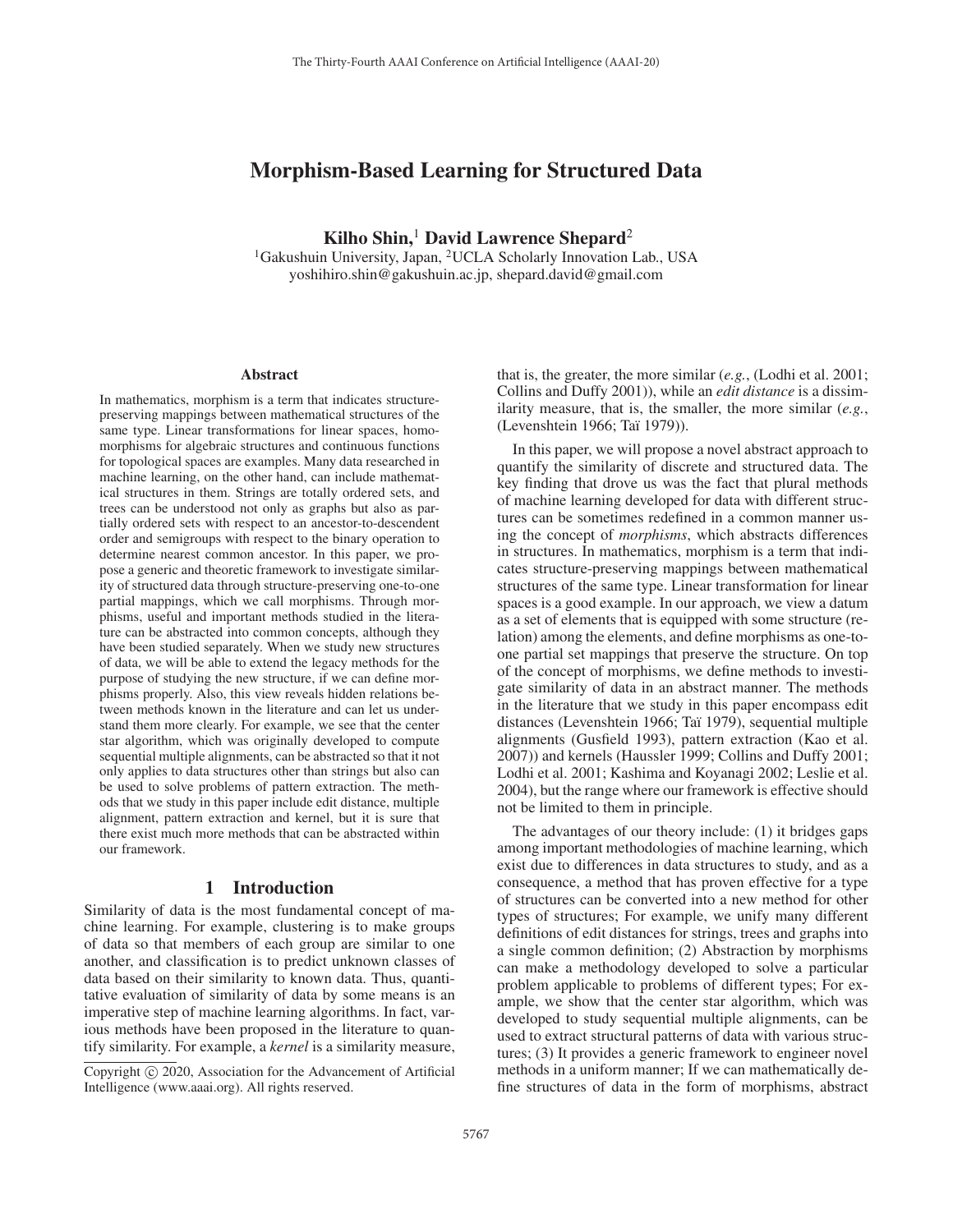methods constructed on top of morphisms can automatically apply to them.

## 2 A morphism-based framework

### 2.1 Mathematical notations

In this paper, we use the following notations.

- $S$  and  $T$  denote arbitrary sets.
- A partial mapping  $\mu$  from S to T is a subset of  $S \times T$  such that, if  $(s, t)$  and  $(s, t')$  are both in  $\mu$ , then  $t = t'$ .
- A one-to-one partial mapping  $\mu$  satisfies that, if  $(s, t)$  and  $(s', t)$  are both in  $\mu$ , then  $s = s'$ .
- The domain of  $\mu$  is  $Dom(\mu) = \{s \mid \exists t \in T | (s, t) \in \mu \}$ .
- The range of  $\mu$  is  $\text{Ran}(\mu) = \{t \mid \exists s \in S | (s, t) \in \mu \}$ .
- For two partial mappings  $\mu \subseteq S \times U$  and  $\nu \subseteq U \times T$ , their composition is the partial mapping determined by  $\nu \circ \mu = \{(s, t) \mid \exists u \in U | (s, u) \in \mu, (u, t) \in \nu \} \subseteq S \times T.$
- The cardinal number of  $\mu$  is denoted by  $|\mu|$ .
- Kronecker's delta function  $\delta_{x,y}$  yields 1 if  $x = y$  and 0 otherwise.
- For a propagation  $(a_1, \ldots, a_n)$ ,  $[a_1, a_i, a_n]$  denotes the sub-propagation  $(a_1, \ldots, a_{i-1}, a_{i+1}, \ldots, a_n)$ .

## 2.2 Introductory illustration

Our framework is based on three premises stated below:

- A datum is a collection of one or more labeled component elements;
- A similarity function to compare labels is given as prior knowledge;
- Structures among elements within data are represented by sets of one-to-one structure-preserving partial mappings between data.

We exemplify the concept with strings of alphabetic letters:

- We view a string as a collection of elements labeled with letters in an alphabet  $\Sigma$  through a function  $\ell$ . If  $S = a_1 \dots a_{|S|}$  and  $\overline{T} = b_1, \dots, b_{|T|}$  are two strings with  $a_i \in \Sigma$  and  $b_i \in \Sigma$ , we view S and T as collections of labeled elements  $\{s_1, \ldots, s_{|S|}\}\$  and  $\{t_1, \ldots, t_{|T|}\}\$  with  $\ell(s_i) = a_i$  and  $\ell(t_i) = b_i$ .
- As a similarity function to compare labels, we deploy Koronecker's delta function. That is, the similarity of elements s and t is either 0 or 1 determined by  $\delta_{\ell(s),\ell(t)}$ .
- We deal with the sequential orders of elements in strings through the entire set of one-to-one order-preserving partial mappings between S and T, denoted by  $\mathcal{M}_{S,T}$ :

$$
\mathcal{M}_{S,T} = \{ \{ (s_{i_1}, t_{j_1}), \dots, (s_{i_n}, t_{j_n}) \} \in S \times T \mid n \ge 1, 1 \le i_1 < \dots < i_n \le |S|, 1 \le j_1 < \dots < j_n \le |T| \}.
$$

Although  $M_{S,T}$  does not completely determine the sequential structures of  $S$  and  $T$ , it reflects an important part of the structures. In particular, if  $\mathcal{M}_{S,T}$  and the order of S is given, the order of  $T$  is uniquely determined.

### 2.3 Component elements, data, and morphisms

We give a formal description of our framework and introduce the *Maximum Similarity Measurement (MSM) problem*.

A space of data A datum in our framework is always a set, and  $\mathscr{D}$  denotes the space of data of our interest.

Labels and a label similarity measure. In our framework, labels associated with elements are used for the purpose of evaluating the similarity among the elements. The association of elements with labels is determined through a labeling function  $\ell_X : X \to \mathscr{L}$ , where  $\mathscr{L}$  denotes a common finite alphabet of labels. Furthermore, a label similarity function  $\varphi : \mathscr{L} \times \mathscr{L} \to [0, \infty)$  is given as prior knowledge, and therefore,  $\varphi(\ell_X(x), \ell_Y(y))$  can be used as a similarity measurement between elements  $x \in X$  and  $y \in Y$  for  $X, Y \in \mathscr{D}$ . The following are the axioms for  $\varphi$  to satisfy:

$$
\varphi(\ell_1, \ell_2) \ge 0 \quad \text{(Non-negativity)}
$$
  
\n
$$
\varphi(\ell_1, \ell_1) > 0 \quad \text{(Self-positivity)}
$$
  
\n
$$
\varphi(\ell_1, \ell_2) = \varphi(\ell_2, \ell_1) \quad \text{(Symmetry)}
$$

Furthermore, we have several desirable properties for  $\varphi$ to have:

$$
\varphi(\ell_1, \ell_1) \ge \varphi(\ell_1, \ell_2) \qquad \text{(Maximality)}; \tag{1}
$$

$$
\varphi(\ell_1, \ell_2)\varphi(\ell_3, \ell_3) \ge \varphi(\ell_1, \ell_3)\varphi(\ell_2, \ell_3) \text{ (Convexity)}; \quad (2)
$$

and for any  $n > 0, \ell_1, \ldots, \ell_n \in \mathcal{L}$  and  $c_1, \ldots, c_n \in \mathbb{R}$ ,

$$
\sum_{i=1}^{n} \sum_{j=1}^{n} c_i c_j \varphi(\ell_i, \ell_j) \ge 0 \quad \text{(Positive definiteness)}.
$$
 (3)

As explained later in this paper, maximality and convexity are sufficient conditions to make *morphism-based distances* pseudo-metrics, while positive definiteness (Berg, Christensen, and Ressel 1984) is a necessary condition to make *morphism-based moment kernels* positive definite. Positive definiteness of kernels is known to be necessary to take advantage of the kernel method.

When we restate problems known in the literature within our framework, the most common setting of  $\varphi$  is  $\varphi(\ell, \ell') =$  $\beta + (\alpha - \beta)\delta_{\ell,\ell'}$  with  $\alpha > \beta \ge 0$ . This  $\varphi$ , indeed, satisfies all of the axioms and the properties stated above. In this paper, however, we assume that  $\varphi$  always has non-negativity, self-positivity and symmetry and will require the others only when they are necessary.

**Morphisms.** As morphisms between data  $X$  and  $Y$ , we use one-to-one partial mappings from  $X$  to  $Y$  as sets that also preserve the predetermined structures of the data. Our framework provides various methods to evaluate the similarity between data, but they are commonly realized through predetermined sets of morphisms. To be specific, each pair of data  $(X, Y) \in \mathscr{D} \times \mathscr{D}$  is uniquely associated with a set of morphisms, denoted by  $\mathcal{M}_{X,Y}$ . By allowing morphisms to be partial, we will be able to incorporate local similarities of data into evaluation of the entire similarity.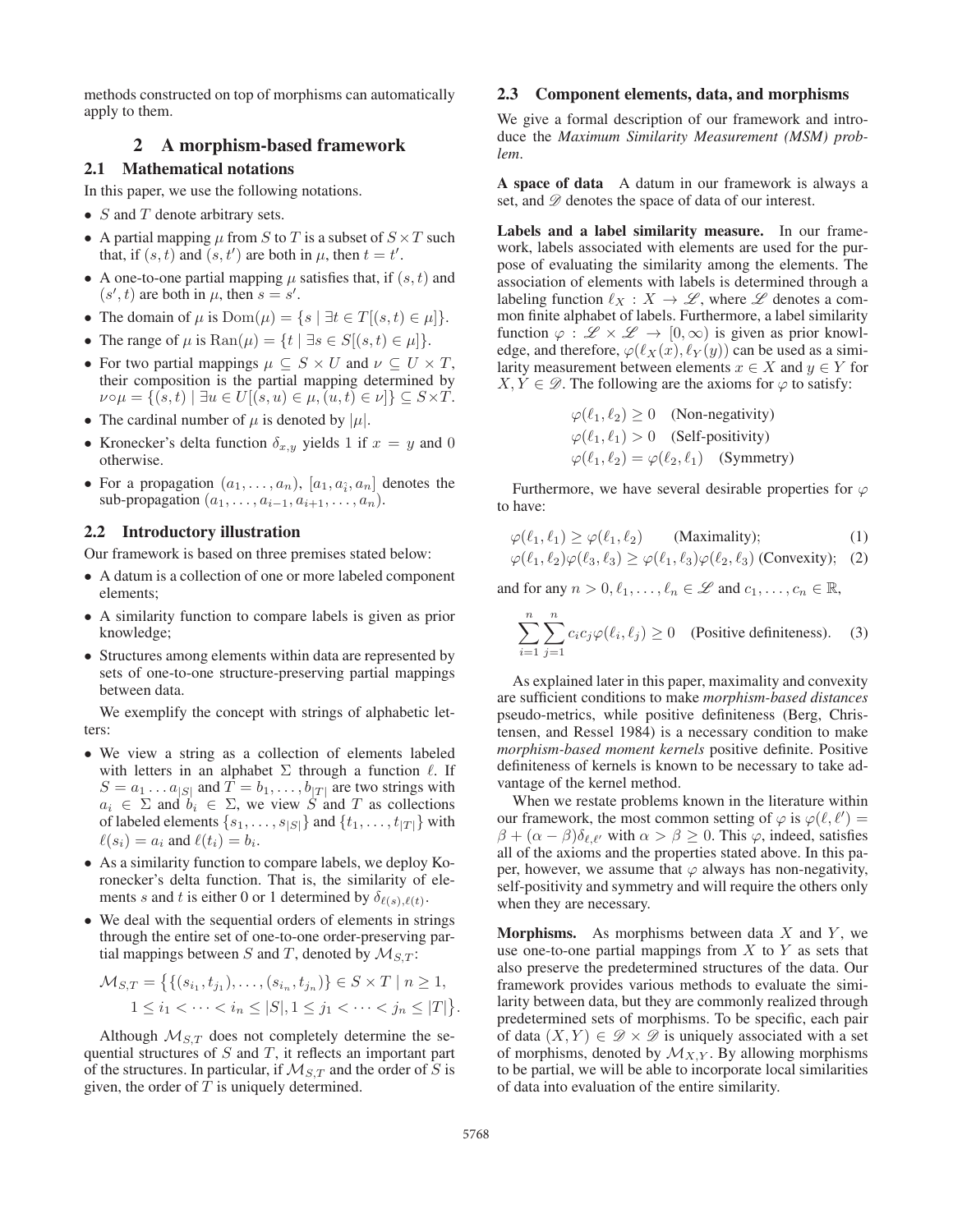As axioms of morphisms, we require:

$$
id_X \in \mathcal{M}_{X,X} \quad \text{(Identity)};
$$
\n
$$
\mu \in \mathcal{M}_{X,Y} \Rightarrow \mu^{-1} \in \mathcal{M}_{Y,X} \quad \text{(Inverse)};
$$
\n
$$
\mu \in \mathcal{M}_{X,Y}, \nu \in \mathcal{M}_{Y,Z} \Rightarrow \nu \circ \mu \in \mathcal{M}_{X,Z} \quad \text{(Transitivity)}.
$$

When we restate problems in the literature within our framework, we have examples where morphisms are not necessarily transitive. For example, the morphisms associated with the less-constrained tree edit distance are not transitive, and as a result, the triangle inequality does not hold. However, such examples are exceptional, and therefore, we include transitivity in the axioms for morphisms.

In the category theory, the transitivity is one of the axioms for a category, and  $\mathscr D$  and morphisms described in the above becomes a category, but is not concrete, because morphisms include partial mappings.

#### 2.4 Maximum Similarity Measurement Problem

We define a simple similarity function  $\Phi^{\mathcal{M}}_{\varphi}$  :  $\mathscr{D} \times \mathscr{D} \rightarrow$  $[0, \infty)$  on top of the concepts introduced in the above. We start with defining  $\Phi_{\varphi}: \bigcup_{X,Y \in \mathcal{D}} \mathcal{M}_{X,Y} \to \mathbb{R}$  by

$$
\Phi_{\varphi}(\mu) = \prod_{(x,y)\in\mu} \varphi(x,y). \tag{4}
$$

To define the simple similarity, we can deploy a definition based on a sum of primitive similarity measurements instead of their product. In fact, for  $\varphi^+ : \mathscr{L} \times \mathscr{L} \to [-\infty, \infty)$ , we can define

$$
\Phi_{\varphi^+}^+(\mu) = \sum_{(x,y)\in\mu} \varphi^+(x,y).
$$

These definitions are, however, mutually equivalent, because we can convert  $\Phi_{\varphi^+}^+$  to  $\Phi_{\varphi}$  by  $\varphi(x, y) = e^{\varphi^+(x, y)}$  and  $\Phi_{\varphi}(\mu) = e^{\Phi^+\varphi^+\mu}$ . In this paper, we define a similarity measure of data as follows based on Eq. (4).

## **Maximum Similarity Measure ment (MSM) -**

We define the similarity between 
$$
X, Y \in \mathcal{D}
$$
 by  
\n
$$
\Phi_{\varphi}^{\mathcal{M}}(X, Y) = \max{\Phi_{\varphi}(\mu) | \mu \in \mathcal{M}_{X,Y}}
$$
\n(5)

On top of this fundamental similarity measure, we can construct variable measures to evaluate the similarity of data from different points of view. For example, the type of problems to find morphisms  $\mu$  that maximize MSM may be a target of interest of researchers, and it abstracts various concrete problems of pattern extraction. In fact, a formulation of the *morphism-based pattern extraction* (MPE) problem is introduced in Section 5. Also, to incorporate the influence of  $X \setminus \mathrm{Dom}(\mu)$  and  $Y \setminus \mathrm{Ran}(\mu)$  into evaluation of similarity in addition to MSM, we introduce the *morphism-based distance* (MD) in Section 3, which is an abstraction of the well-known concept of edit distances. On the other hand, the *morphism-based moment kernel* (MMK), which is introduced in Section 6, evaluates the distributions of  $\Phi_{\varphi}(\mu)$ across morphisms  $\mu \in \mathcal{M}_{X,Y}$ .

## 2.5 A 2-MAST problem is an MSM problem

To illustrate, we see that the well known 2-MAST (Maximum Agreement Subtree) problem (Kao et al. 2007) can be formulated as a problem to find a morphism  $\mu$  that maximizes  $\Phi_{\varphi}^{\mathcal{M}}(X, Y)$  of an MSM problem.



Figure 1: 2-MAST.

For this purpose, it is convenient to define rooted trees as algebraic structures: If a semigroup  $(X, \cdot)$  satisfies the additional conditions of (i)  $xy = yx$ , (ii)  $x^2 = x$  and (iii)  $|\{xy, yz, zx\}| \leq 2$ , it is a rooted tree by viewing X as a vertex set and  $xy$  as the nearest common ancestor of  $x$  and y in X. The root is computed by  $\prod_{x \in X} x$ . Furthermore, an agreement subtree  $S$  of  $\overline{X}$  is an arbitrary sub-semigroup of X. Under these notations, 2-MAST problem is formulated as a problem to find two agreement subtrees  $S \subseteq X$  and  $T \subseteq Y$  maximum in size such that there is a semigroup isomorphism  $\mu : S \to T$  that preserves vertex labels (Fig. 1). We say that  $S$  and  $T$  are mutually congruent.

With this definition, we can view 2-MAST problem as an MSM problem. We let  $\mathscr{D}$  be a set of labeled rooted trees, and determine  $\mathcal{M}_{X,Y}$  for  $X, Y \in \mathscr{D}$  by

$$
\mathcal{M}_{X,Y} = \{ \mu \mid \text{Dom}(\mu) \text{ and } \text{Ran}(\mu) \text{ are sub-semigroups, } \mu : \text{Dom}(\mu) \to \text{Ran}(\mu) \text{ is a semigroup isomorphism} \}.
$$

For simplicity, we call such a morphism a *partial semigroup isomorphism*. For a label similarity function  $\varphi$ , on the other hand, we use  $\varphi(\ell, \ell') = \alpha \delta_{\ell, \ell'}$  with  $\alpha > 1$ . The corresponding MSM problem requires to maximize

$$
\Phi_{\varphi}(\mu) = \prod_{(x,y)\in\mu} \alpha \delta_{\ell_X(x),\ell_Y(y)}.
$$

If  $\ell_X|_{\mathrm{Dom}(\mu)} = \ell_Y \circ \mu$  holds, we have  $\Phi_{\varphi}(\mu) = \alpha^{|{\mathrm{Dom}(\mu)}|} =$  $\alpha^{|{\rm Ran}(\mu)|}$ , and otherwise,  $\Phi_{\varphi}(\mu)=0$ . Therefore, if  $\mu$  maximizes  $\Phi_{\varphi}(\mu)$ , the pair  $(Dom(\mu), Ran(\mu))$  determines maximum agreement subtrees.

### 3 Abstraction of Edit Distances

The concept of edit distances has proven to be effective to measure similarity of strings (Levenshtein 1966), trees (Taï 1979), and graphs (Neuhaus and Bunke 2007). In this section, we introduce the *morphism-based distance* within our framework as an abstraction of edit distances.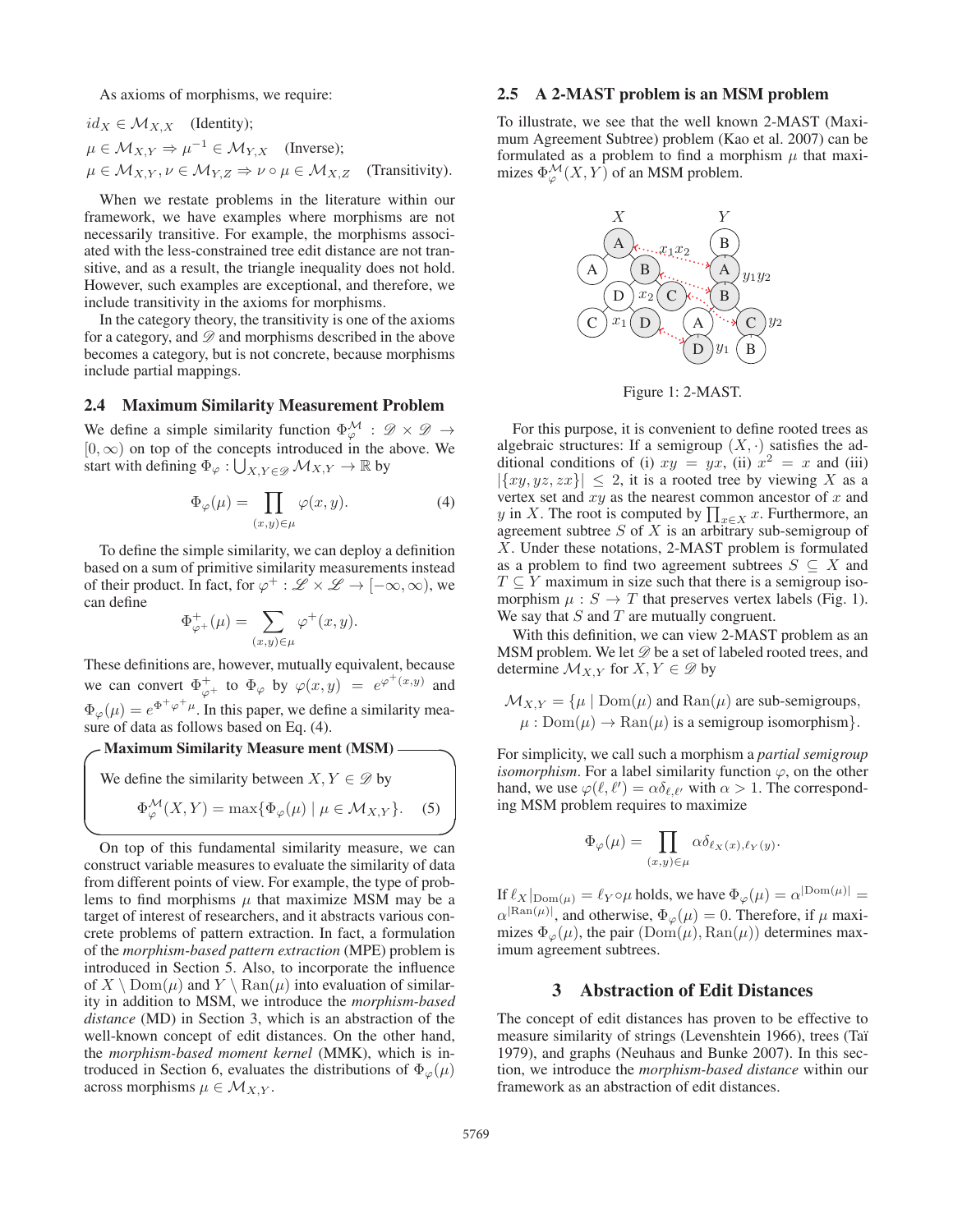#### 3.1 The classical notion of edit distances

Levenshtein distance for strings (Levenshtein 1966) and Taï distance for trees (Taï 1979) are well known examples of edit distances and are defined within the same framework.

An edit distance  $d(X, Y)$  between two data X and Y, which can be strings and rooted trees, is determined as the minimum cost of *edit paths*. An edit path consists of one or more *edit operations*, each of which is one of (1) substituting a component y of Y for a component x of X,  $(2)$ deleting a component  $x$  of  $X$  and (3) inserting a component  $y$  of  $Y$ , and transforms  $X$  into  $Y$ . To each edit operation, a cost is assigned: we let  $\psi(x, y)$ ,  $\psi(x, \perp)$  and  $\psi(\perp, y)$  denote the costs of substitution, deletion and insertion, respectively. The symbol  $\perp$  denotes a gap. Then, the cost of an edit path π, denoted by  $\Psi(\pi)$ , is determined by the sum of the costs of the edit operations that constitute  $\pi$ .

On the other hand, the substitution operations specified in  $\pi$  determine a one-to-one partial mapping from X to Y, which is called the *trace* of  $\pi$ . We denote it by  $\tau(\pi)$ . When we let  $X_{\pi} = X \setminus \text{Dom}(\tau(\pi))$  and  $Y_{\pi} = Y \setminus \text{Ran}(\tau(\pi)),$  $\Psi(\pi)$  can be restated by

$$
\Psi(\pi) = \sum_{x \in X_{\pi}} \psi(x, \perp) + \sum_{y \in Y_{\pi}} \psi(\perp, y) + \sum_{(x, y) \in \tau(\pi)} \psi(x, y). \tag{6}
$$

When  $\Pi_{X,Y}$  denotes the entire set of edit paths from X to  $Y, d(X, Y) = \min_{\pi \in \Pi_{X,Y}} \Psi(\pi)$  determines the distance. We have a few important observations to note here.

- A trace  $\tau(\pi)$  preserves the order of letters for the string case and the generation order of vertices for the rooted tree case. With mathematical terminology, these traces are structure-preserving when we view a string is a totally ordered set and a rooted tree as a partially ordered set.
- Many other edit distances including the Hamming distance for strings, the constrained distance (Zhang 1996), the less-constrained distance (Lu, Su, and Tang 2001), the degree-two distances (Zhang, Wang, and Shasha 1996) for trees, which are all variations of the Taï distance, and the graph edit distance for graphs (Neuhaus and Bunke 2007) are defined by posing certain constraints on edit paths that constitute  $\Pi_{X,Y}$ . Nevertheless, these edit distances can be commonly determined by  $d(X, Y) =$  $\min_{\pi \in \Pi_{X,Y}} \Psi(\pi)$  using Eq. (6) with the restricted  $\Pi_{X,Y}$ .
- These constraints on edit paths can be translated into additional conditions for traces to satisfy. For example, to define the graph edit distance (Neuhaus and Bunke 2007), the constraint on edit paths is that, when deleting a vertex, all the edges connected to the vertex must be deleted beforehand, and when inserting an edge, the two ends of the edge must exist. Interestingly, this elaborated constraint turns out to be equivalent to the simple condition that traces are partial graph isomorphisms.
- Constraints on edit paths for many tree edit distances are translated to constraints on traces in (Kuboyama 2007).

#### 3.2 Morphism-based distances (MD)

In the observations above, we have learnt that the edit distances are defined in a common way regardless of the dif-

ferences in  $\Pi_{X,Y}$ ; the differences in  $\Pi_{X,Y}$  reduce to differences in the associated traces; and the traces are structure preserving partial mappings.

This understanding leads us to the notion of morphismbased distances within our framework. As a preliminary, we first define cost functions  $\psi(\cdot, \cdot)$  over  $\mathscr{L} \times \mathscr{L}$ , and  $\psi(\cdot, \perp)$ and  $\psi(\perp, \cdot)$  over  $\mathscr L$  by

$$
\psi(\ell, \ell') = \frac{\log \varphi(\ell, \ell) + \log \varphi(\ell', \ell')}{2} - \log \varphi(\ell, \ell');
$$

$$
\psi(x, \perp) = \psi(\perp, \ell) = \frac{\log \varphi(\ell, \ell)}{2} + \frac{\log c}{2}.
$$
 (7)

c is a positive constant to adjust the cost of deletion and insertion. Finally, the morphism-based distance is determined as follows:

**✓ ✏** Morphism-based Distances (MD)

For  $X, Y \in \mathscr{D}$ , we determine  $X_{\mu} = X \setminus \text{Dom}(\mu)$  and  $Y_{\mu} = Y \setminus \text{Ran}(\mu)$ . Then, a morphism-based distance between  $X$  and  $Y$  is determined by:

$$
\Psi_{\varphi,c}(\mu) = \sum_{x \in X_{\mu}} \psi(\ell_X(x), \perp) + \sum_{y \in Y_{\mu}} \psi(\perp, \ell_Y(y))
$$

$$
+ \sum_{(x,y) \in \mu} \psi(\ell_X(x), \ell_Y(y));
$$

$$
d_{\varphi,c}^{\mathcal{M}}(X, Y) = \min{\{\Psi_{\varphi,c}(\mu) \mid \mu \in \mathcal{M}_{X,Y}\}}.
$$

**✒ ✑** We should note that determining  $\psi$  is equivalent to determining  $\varphi$  up to positive factor of c. In fact,  $c\varphi(x, y) =$  $e^{\psi(x,\perp)+\psi(\perp,y)-\psi(x,y)}$  holds.

### 3.3 Conditions to be a pseudo-metric

For morphism-based distance  $d_{\varphi,c}^{\mathcal{M}}$  to be a pseudo-metric, the following four axioms must be satisfied.

 $d_{\varphi,c}^{\mathcal{M}}(X,Y) \geq 0$ : To satisfy this axiom, we require that the values of  $\psi$  is non-negative, and therefore, we require

$$
\varphi(\ell_1, \ell_2)^2 \leq \varphi(\ell_1, \ell_1)\varphi(\ell_2, \ell_2) \quad \text{and} \quad \varphi(\ell, \ell) \geq \frac{1}{c}.
$$

The first requirement will be supported, if  $\varphi$  has maximality (Eq. (1)) or positive definiteness (Eq. (3)): If  $\varphi$  satisfies maximality,  $\varphi(\ell_1, \ell_2) \leq \varphi(\ell_1, \ell_1)$  and  $\varphi(\ell_1, \ell_2) \leq$  $\varphi(\ell_2, \ell_2)$  imply the requirement; If  $\varphi$  is positive definite, the Gramian matrix  $G = \begin{bmatrix} \varphi(\ell_1, \ell_1) & \varphi(\ell_1, \ell_2) \\ \varphi(\ell_2, \ell_1) & \varphi(\ell_2, \ell_2) \end{bmatrix}$  $\varphi(\ell_2, \ell_1) \quad \varphi(\ell_2, \ell_2)$  $\Big]$  is symmetrix, and therefore, Schur decomposition yields  $\overline{U}$  $\lceil$  ${}^{\mathsf{T}}GU=$  $\lambda_1$  0  $\overline{0}$   $\lambda_2$ for some orthogonal matrix  $U = \begin{bmatrix} u_{11} & u_{12} \\ u_{21} & u_2 \end{bmatrix}$  ; The eigenvalues The eigenvalues  $\lambda_1$  and  $\lambda_2$  are non-negative, since  $\lambda_k = \sum_i \sum_j u_{ik} u_{jk} \varphi(\ell_i, \ell_j) \geq 0$ , and in particular, we have det  $G = \varphi(\ell_1, \ell_1) \varphi(\ell_2, \ell_2) - \varphi(\ell_1, \ell_2)^2 \geq 0.$ 

The second is not an excessive demand as well, because we can determine c so that  $c \ge \frac{1}{\min_{\ell \in \mathscr{L}} \varphi(\ell,\ell)}$ : Since  $\varphi(\ell,\ell) > 0, \frac{1}{\min_{\ell \in \mathscr{L}} \varphi(\ell,\ell)} < \infty$  holds.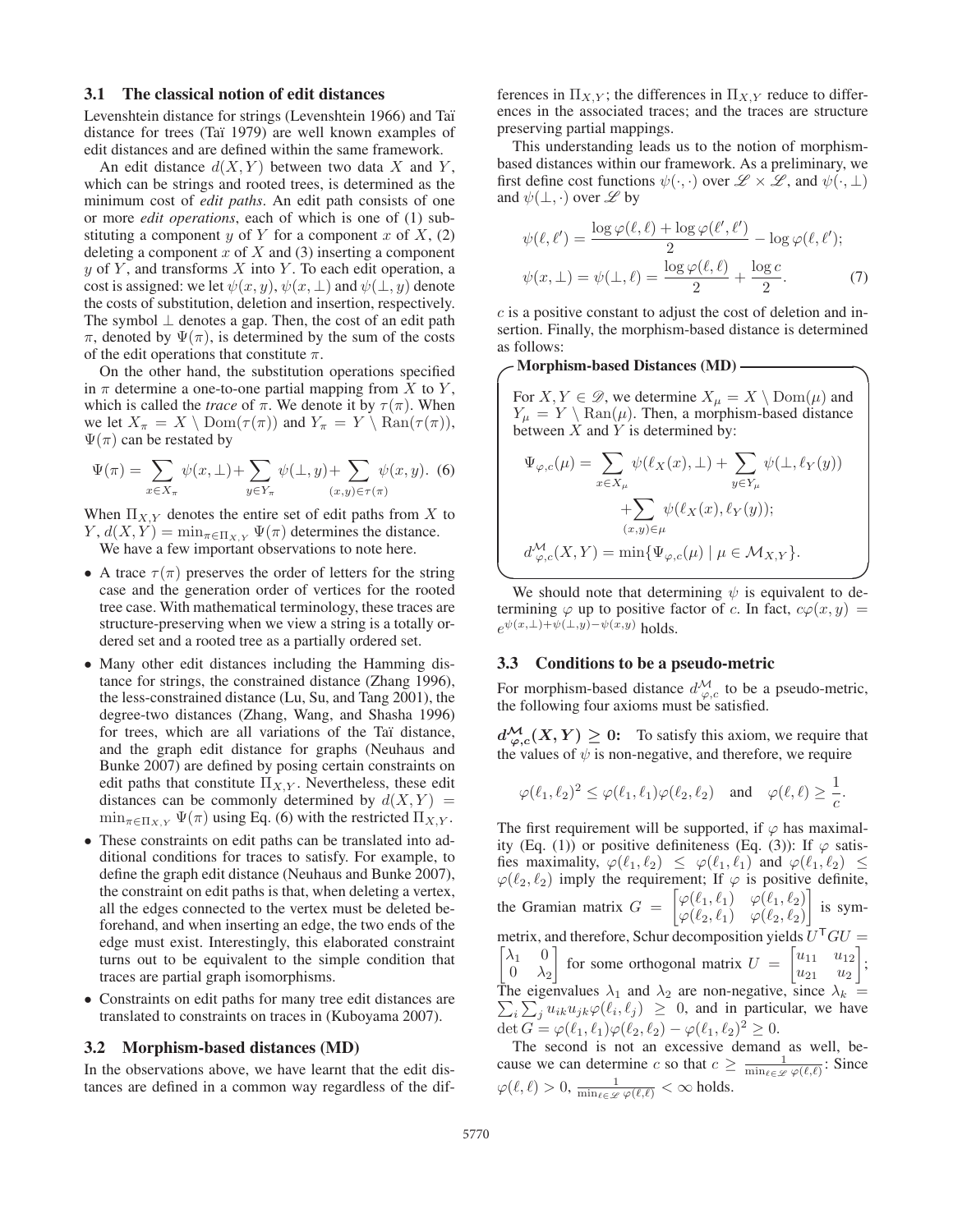$d_{\varphi,c}^{\mathcal{M}}(X,X) = 0$ : By definition,  $\psi(\ell,\ell) = 0$  always holds, and hence, we have  $\Psi_{\varphi,c}(id_X)=0$ .

 $d_{\varphi,c}^{\mathcal{M}}(X,Y) = d_{\varphi,c}^{\mathcal{M}}(Y,X)$ : Because  $\varphi$  is symmetric, we have  $\Psi_{\varphi,c}(\mu)=\Psi_{\varphi,c}(\mu^{-1})$ . Since  $\mu^{-1} \in \mathcal{M}_{Y,X}$  by definition,  $d^{\mathcal{M}}_{\varphi,c}(X,Y) \geq d^{\mathcal{M}}_{\varphi,c}(Y,X)$  holds. For the same reason,  $d_{\varphi,c}^{\mathcal{M}}(X,Y) \leq d_{\varphi,c}^{\mathcal{M}}(Y,X)$  holds as well.

 $d^{\mathcal{M}}_{\varphi,c}(X,Y) + d^{\mathcal{M}}_{\varphi,c}(Y,Z) \geq d^{\mathcal{M}}_{\varphi,c}(X,Z)$ : If  $\varphi$  has maximality (Eq. (1)) and convexity (Eq. (2)), the triangle inequality holds for  $\psi$ , that is,  $\psi(\ell_1, \ell_2) + \psi(\ell_2, \ell_3) \geq$  $\psi(\ell_1, \ell_3)$  and  $\psi(\perp, \ell_1) + \psi(\ell_1, \ell_2) \ge \psi(\perp, \ell_2)$  hold for arbitrary  $\ell_1, \ell_2, \ell_3 \in \mathcal{L}$ .

Finally, we have

**Theorem 1** *If*  $\psi(\cdot, \cdot)$ ,  $\psi(\cdot, \bot)$  *and*  $\psi(\bot, \cdot)$  *are all nonnegative and satisfy the triangle inequality,*  $d_{\varphi,c}^{\mathcal{M}}$  *is a pseudo-metric.*

**Corollary 1** If  $\varphi$  satisfies maximality and convexity,  $d_{\varphi,c}^{\mathcal{M}}$  is *a* pseudo-metric for any  $c \geq \frac{1}{\min_{\ell \in \mathcal{L}} \varphi(\ell, \ell)}$ .

We cannot always expect identity of indiscernibles. In the extreme example where  $\psi(\ell, \perp) = \psi(\perp, \ell) = 0$  holds for any  $\ell \in \mathcal{L}$ , the resulting distances are always zero. We can, however, derive a metric space from a pseudo-metric space arbitrarily given: the quotient space of a pseudo-metric space with respect to the equivalence of  $x \sim y \Leftrightarrow d(x, y) = 0$ always is a metric space.

### 3.4 Examples

We redefine several important instances of the edit distance known in the literature as morphism-based distances within our framework. In the following descriptions, we determine data structures and morphisms individually, while we commonly assume one of the following for  $\varphi$ :

$$
\varphi(\ell,\ell') = \begin{cases} e^2, & \ell = \ell' \\ e, & \ell \neq \ell' \end{cases} \quad \text{or} \quad \varphi(\ell,\ell') = \begin{cases} e^2, & \ell = \ell' \\ 0, & \ell \neq \ell' \end{cases}.
$$

With  $c = 1$ , the first yields  $\psi(\ell, \ell') = 1 - \delta_{\ell, \ell'}$  and  $\psi(x, \perp) = \psi(\perp, y) = 1$ , which is the most common setting in the literature. The second, on the other hand, yields  $\psi(\ell, \ell') = \infty$  for  $\ell \neq \ell'$ , and therefore, refrains substitution of elements. This type of distances is known as in-del distances and is reported to show high accuracy when used with distance-based classification algorithms such as  $k$ -NN (Shin and Niiyama 2018).

Levenshtein distance (Levenshtein 1966) A datum is a totally ordered set of labeled elements, and a morphism is an arbitrary order-preserving partial mapping: We let  $(S, <)$ and  $(T, <)$  be finite totally ordered sets and let  $\mathcal{M}_{S,T}$  consist of partial mappings  $\mu$  such that if  $s, s' \in \text{Dom}(\mu)$  and  $s <$  $s', 0$ 

Taï distance (Taï 1979) First, we assume that trees are rooted but unordered. A rooted tree is a partially ordered set, as defined as follows.

• For a finite set  $X, (X, >)$  is a partially ordered set (poset).

- For any  $x \in X$ , the sub-poset  $(X_{\geq x}, \geq)$  with  $X_{\geq x} =$  ${y \in X \mid y > x}$  is totally ordered.
- There exists  $\max X$ , which is referred to as the root.

The order  $>$  determines a generation order, and  $x > y$ means that  $x$  is a proper ancestor of  $y$ . In particular, if  $x$ is the unique parent of y, we denote  $x \gg y$ .

A rooted ordered tree, on the other hand, is equipped with a traversal order in addition to the generation order. Intuitively speaking, a traversal order determines an order of vertices from left to right. A rooted ordered tree can be formalized by the following axioms.

- For  $(X, \gt, \gt), (X, \gt)$  and  $(X, \gt)$  are both posets.
- For arbitrary  $x, y \in X$ , exactly one of  $x = y, x > y$ ,  $x < y, x \succ y$  or  $x \prec y$  holds.
- For any  $x \in X$ , the sub-poset  $(X_{\geq x}, \geq)$  with  $X_{\geq x} =$  ${y \in \dot{X} \mid y > x}$  is totally ordered.
- There exists  $\max X$ , which is referred to as the root.
- For any  $x \in X$ ,  $(X_{\ll x}, \succ)$  with  $X_{\ll x} = \{y \in X \mid y \ll x\}$  $x$ } is totally ordered.

Taï has proved that the set of traces of edit paths for Taï distance is identical to the set of order preserving one-toone partial mappings (Taï 1979). Hence, we determine morphisms to be one-to-one partial mappings  $\mu \subseteq X \times Y$  with  $x_1 > x_2 \Leftrightarrow \mu(x_1) > \mu(x_2)$  and, if X and Y are ordered,  $x_1 > x_2 \Leftrightarrow \mu(x_1) > \mu(x_2)$  as well.

Less-constrained tree distance (Lu, Su, and Tang 2001) The less-constrained distance constrains edit paths of Taï distance not to include any deletion operations prior to insertion. As a result, a morphism  $\mu$  is an order preserving partial mapping such that, for  $\{(x_1, y_1), (x_2, y_2), (x_3, y_3)\} \subseteq \mu$ ,

$$
x_1x_2 \le x_1x_3 \Rightarrow y_1y_2 \le y_1y_3
$$

holds:  $x_i < x_j$  means that  $x_j$  is a proper ancestor of  $x_i$ , and  $x_i x_j$  is the nearest common ancestor of  $x_i$  and  $x_j$ :  $x_i x_j$  =  $\min\{x \in X \mid x \geq x_i, x \geq x_j\}.$  The resulting morphisms are not transitive, and in fact, the distance does not support triangle inequality.

Degree-two tree distance (Zhang, Wang, and Shasha 1996) The constraint of the degree-two distance on Taï edit paths is that insertion and deletion are allowed only for vertices of degree one or two (vertices with one or two edges). To redefine the degree-two distance, we view rooted trees as semigroups, instead of partially ordered sets, so that  $x_i x_j$ is the nearest ancestor of  $x_i$  and  $x_j$ . A morphism is an arbitrary semigroup isomorphisms, but its domain or range is not necessarily a sub-semigroup.

Graph edit distance (Neuhaus and Bunke 2007) The graph edit distance requires that, when deleting a vertex, all the edges of the vertex must be deleted beforehand, and, when inserting an edge, its two ends must be included in the graph. The resulting morphisms are arbitrary partial graph isomorphisms.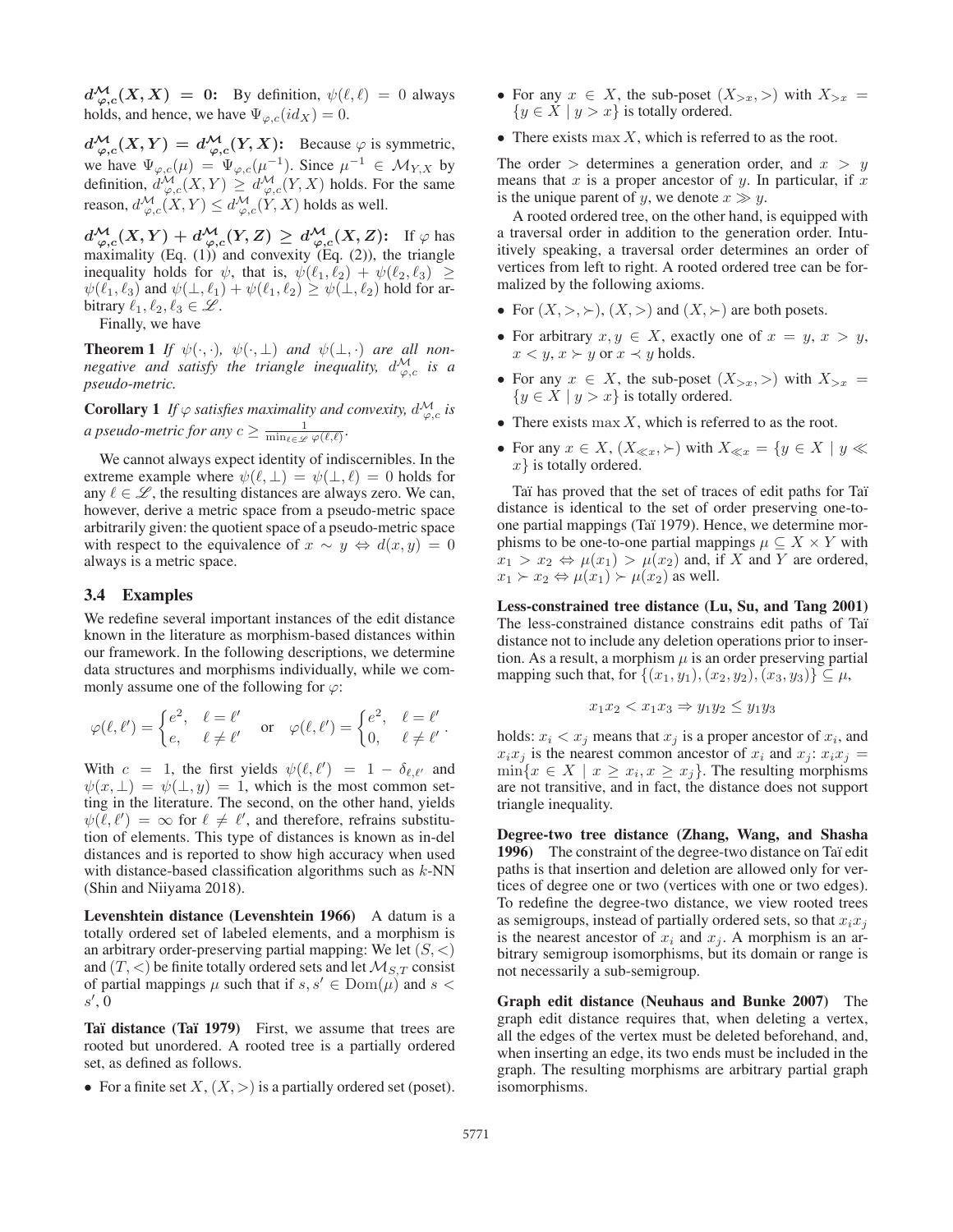#### 3.5 Duality between MD and MSM

Theorem 2 shows an important equivalence between the problems of determining morphism-based distances and the MSM problem. We start with describing a useful lemma.

**Lemma 1** *For*  $\mu \in \mathcal{M}_{X,Y}$ *, we have* 

$$
\Psi_{\varphi,c}(\mu) = \log \frac{\left(\Phi_{c\varphi}(id_X) \cdot \Phi_{c\varphi}(id_Y)\right)^{1/2}}{\Phi_{c\varphi}(\mu)}.
$$

**Proof.** For  $X_{\mu} = X \setminus \text{Dom}(\mu)$  and  $Y_{\mu} = Y \setminus \text{Ran}(\mu)$ ,

$$
\Psi_{\varphi,c}(\mu)
$$
\n
$$
= \sum_{x \in X_{\mu}} \frac{\log \varphi(x, x) + \log c}{2} + \sum_{y \in Y_{\mu}} \frac{\log \varphi(y, y) + \log c}{2}
$$
\n
$$
+ \sum_{(x, y) \in \mu} \left(\frac{1}{2} \log \varphi(x, x) + \frac{1}{2} \log \varphi(y, y) - \log \varphi(x, y)\right)
$$
\n
$$
= \sum_{x \in X} \frac{1}{2} \log c\varphi(x, x) + \sum_{y \in Y} \frac{1}{2} \log c\varphi(y, y) - \log \Phi_{c\varphi}(\mu)
$$

implies the assertion of the theorem.  $\Box$ 

Theorem 2 is a direct corollary to Lemma 1.

Theorem 2 (Duality) *The following equality holds.*

$$
d_{\varphi,c}^{\mathcal{M}}(X,Y) = \log \frac{\left(\Phi_{c\varphi}(id_X) \cdot \Phi_{c\varphi}(id_Y)\right)^{1/2}}{\Phi_{c\varphi}^{\mathcal{M}}(X,Y)} \tag{8}
$$

Since the numerator of the right-hand side of Eq (8) is constant depending only on  $X$  and  $Y$ , computing a morphism-based distance  $d_{\varphi,c}^{\mathcal{M}}$  is equivalent to determining  $\Phi_{c\varphi}^{\mathcal{M}}$  by solving the associated MSM problem.

## 4 Morphism-based multiple alignments

A multiple sequence alignment (MSA) problem is defined as follows: given more than one strings  $S_1, \ldots, S_n$ , the problem requires an optimal multiple alignment that minimizes the value of a predetermined cost function. For example,

$$
S_1: -TGTAAG---\nS_1: --GC-AGGTC\nS_1: ATGC-A---T-
$$

is a multiple alignment of three strings. A popular cost function used in the literature is the sum-of-pairs cost defined by  $\sum_{i=1}^{n} \sum_{j=i+1}^{n} \Psi(\pi_{ij})$ :  $\pi_{ij}$  is the edit path that the pairwise alignment between  $S_i$  and  $S_j$  in a multiple alignment determines; Eq. (6) determines the cost  $\Psi(\pi_{ij})$ . In the example, we have  $\Psi(\pi_{12})=6$  and  $\Psi(\pi_{23}) = \Psi(\pi_{31})=5$ , and therefore, the cost of the multiple alignment is 16.

We can also abstract the concept of the multiple alignment leveraging the framework of morphism-based distances.

### Morphism-based Multiple Alignment (MMA)

Given  $\{X_1,\ldots,X_n\}\subseteq\mathcal{D}$ , a morphism-based multiple alignment problem requires to find morphisms  $\mu_{ij} \in$  $\mathcal{M}_{X_i,X_j}$  for distinct  $\{i,j\} \subseteq \{1,\ldots,n\}$  that

**minimize** 
$$
\sum_{i=1}^{n} \sum_{j=i+1}^{n} \Psi_{\varphi,c}(\mu_{ij})
$$
  
\n**subject to** (1)  $\mu_{ij} = \mu_{ji}^{-1}$  and (2)  $\mu_{ij} \supseteq \mu_{kj} \circ \mu_{ik}$  for  
\nany distinct  $\{i, j, k\} \subseteq \{1, ..., n\}.$ 

**✒ ✑** When the number of given strings is greater than two, the MSA problem is known to be NP-hard, and hence, MMA problems for  $n \geq 3$  are not necessarily solvable in polynomial time. For MSA problems with  $n \geq 3$ , Gusfield proposed an efficient and error-bounded approximation algorithm, namely the *center star algorithm*, (Gusfield 1993). We can abstract the algorithm in a straightforward manner to solve MMA problems without loss of the original advantages of the algorithm.

## **Abstract Center Star Algorithm -**

**Input:**  $X_1, ..., X_n \in \mathcal{D}$ .<br>**Output:**  $\mu_{ij} \in \mathcal{M}_{X_i, X_j}$  for distinct  $i, j \in \{1, ..., n\}$ with  $\mu_{ij} = \mu_{ji}^{-1}$  and  $\mu_{ij} \subseteq \mu_{kj} \circ \mu_{ik}$ . Procedures:

- 1. For each  $X_i$ , compute morphisms  $\bar{\mu}_{ij} \in \mathcal{M}_{X_i,X_j}$  for  $j \in [1, \hat{i}, n]$  with  $d^{\mathcal{M}}_{\varphi, c}(X_i, X_j) = \Psi_{\varphi, c}(\bar{\mu}_{ij})$  and let  $S_i = \sum_{j \in [1, \hat{i}, n]} d_{\varphi, c}^{\mathcal{M}}(X_i, X_j).$
- 2. Pick  $k \in \arg \min \{ S_i \mid i = 1, ..., n \};$
- 3. Determine  $\mu_{ki} = \bar{\mu}_{ki}, \mu_{ik} = \bar{\mu}_{ki}^{-1}$  and  $\mu_{ij} = \bar{\mu}_{kj} \circ$  $\bar{\mu}_{ki}^{-1}$  for  $i \neq k$  and  $j \neq k$ .

**✒ ✑** The computational complexity of the abstract center star algorithm is dominated by the product of  $n$  and the computational complexity of computing the morphism-based distances  $d_{\varphi,c}^{\mathcal{M}}(X_i, X_j)$ , and hence, if we have a polynomial time algorithm to compute the distances, the abstract center star algorithm has a polynomial time complexity.

With respect to the approximation guarantee, we can prove that Gusfield's theorem (Gusfield 1993) also holds.

**Theorem 3** *We let*  $\{\mu_{ij}\}_{i,j}$  *be a set of morphisms obtained by the abstract center star algorithm and let*  $\{\widehat{\mu}_{ij}\}_{i,j}$  *be an optimal solution to the MMA problem. If*  $d_{\varphi,c}^{\mathcal{M}}$  *is a pseudo metric, we have*

$$
\sum_{i=1}^{n} \sum_{j=i+1}^{n} \Psi_{\varphi,c}(\mu_{ij}) \leq \left(2 - \frac{2}{n}\right) \sum_{i=1}^{n} \sum_{j=i+1}^{n} \Psi_{\varphi,c}(\widehat{\mu}_{ij}).
$$

### 5 Abstraction of Pattern Extraction

### 5.1 Morphism-based pattern extraction (MPE)

The 2-MAST problem is a typical example of pattern extraction problems and is studied in the literature in a general form as the n-MAST problem, which requires to find  $n$  agreement subtrees of  $n$  rooted trees that are congruent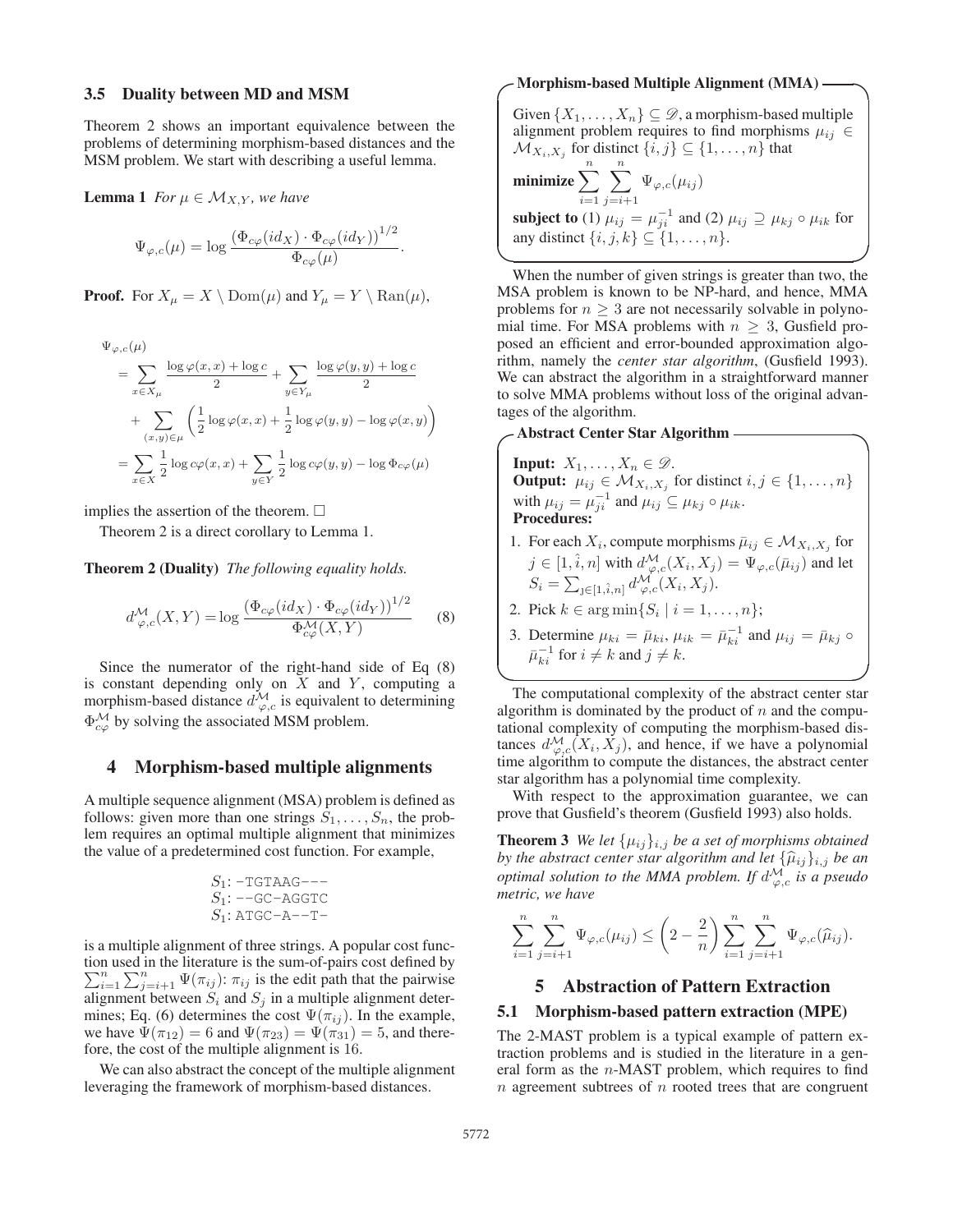to one another. To abstract it within our framework, we formalize the *morphism-based pattern extraction problem* as follows.

### **Morphism-based Pattern Extraction (MPE)** –

Given  $\{X_1,\ldots,X_n\} \subseteq \mathcal{D}$ , a morphism-based pattern extraction problem requires to find morphisms  $\mu_{ij} \in$  $\mathcal{M}_{X_i,X_j}$  for distinct  $\{i,j\} \subseteq \{1,\ldots,n\}$  that

maximize  $\prod^{n}$  $\frac{i=1}{\sqrt{1}}$  $\prod^n$  $j=i+1$  $\Phi_{\varphi}(\mu_{ij})$ **subject to** (1)  $\mu_{ij} = \mu_{ji}^{-1}$  and (2)  $\mu_{ij} = \mu_{kj} \circ \mu_{ik}$  for any distinct  $\{i, j, k\} \subseteq \{1, \ldots, n\}.$ 

**✒ ✑** The MMA and MPE problems are almost the same except that  $\mu_{ij} \subseteq \mu_{kj} \circ \mu_{ik}$  is replaced by  $\mu_{ij} = \mu_{kj} \circ \mu_{ik}$ . Proposition 1 clarifies the meaning of this replacement.

**Proposition 1** *If morphisms*  $\mu_{ij}$  *for distinct*  $\{i, j\}$  ⊆  $\{1,\ldots,n\}$  *satisfy*  $\mu_{ij} = \mu_{ji}^{-1}$  *and*  $\mu_{ij} = \mu_{kj} \circ \mu_{ik}$ ,  $\text{Dom}(\mu_{ii}) = \text{Dom}(\mu_{ik}) = \text{Ran}(\mu_{ii}) = \text{Ran}(\mu_{ki})$  holds *for any distinct*  $\{i, j, k\} \subseteq \{1, \ldots, n\}.$ 

Thus, when a solution  $\{\mu_{ij}\}_{i,j}$  of a MPE problem is given, we can view  $Dom(\mu_{ij})$  as the extracted pattern in  $X_i$ , which is only dependent on  $i$  by Proposition 1.

We look at this idea more closely through an example with the n-MAST problem. An n-MAST problem can be viewed as an MPE problem by defining data, morphisms and a label similarity function in the same way as when we showed a 2-MAST problem is an MSM problem:  $\mathscr{D}$  is a set of rooted trees defined as semigroups with respect to the nearest common ancestor operator; morphisms are partial semigroup isomorphisms;  $\varphi(\ell, \ell')$  are  $\alpha \overline{\delta}_{\ell, \ell'}$  with  $\alpha > 1$ . For a solution  $\mu_{ij}$ , Proposition 1 implies that we can uniquely determine  $T_i = \text{Dom}(\mu_{ij}) = \text{Ran}(\mu_{ji})$  for each i, which is a subsemigroup, that is, a sub-tree.  $\mu_{ij}$  is a congruent mapping between  $T_i$  and  $T_j$ , if it preserves labels. Furthermore, we see that  $\prod_{i=1}^{n} \prod_{j=i+1}^{n} \Phi_{\varphi}(\mu_{ij})$  is identical to  $\alpha^{(n-1)(n-2)|T_i|/2}$ , if all  $\mu_{ij}$  preserve labels, and to zero, otherwise.

#### 5.2 Center star algorithm for MPE problems

Like the multiple sequence alignment problem,  $n$ -MAST problems for  $n \geq 3$  are known to be NP-hard (Kao et al. 2007). Therefore, MPE problems are not necessarily solvable in polynomial time, and we need a polynomial-time approximation algorithm with a good error bound. The duality theorem 2 may inspire us to develop the algorithm based on the center star algorithm, and this idea is actually right.

**Definition 1** *For*  $\{X, X_1, \ldots, X_n\} \subseteq \mathcal{D}$ , *a* pivot *around*  $X$  is  $(\mu_1, \ldots, \mu_n) \in \mathcal{M}_{X, X_1} \times \cdots \times \mathcal{M}_{X, X_n}$  that max- $\text{imizes } \widetilde{S} = \prod_{i=1}^{n} \Phi_{\varphi}(\mu_i)$  *under the constraint that all of* Dom( $\mu_i$ )  $i = 1$  *n are identical. The maximum value*  $Dom(\mu_i), i = 1, \ldots, n$ , are identical. The maximum value *of* S *is called a* signature *of* X*.*

The following algorithm approximately solve MPE problems.

## **Abstract Center Star Algorithm for MPE**

**Input:**  $X_1, \ldots, X_n \in \mathscr{D}$ . **Output:**  $\mu_{ij} \in \mathcal{M}_{X_i, X_j}$  for distinct  $i, j \in \{1, \ldots, n\}$ with  $\mu_{ij} = \mu_{ji}^{-1}$  and  $\mu_{ij} = \mu_{kj} \circ \mu_{ik}$ . Procedures:

- 1. Compute a pivot  $(\bar{\mu}_{i1} \ldots, \bar{\mu}_{i\hat{i}}, \ldots, \bar{\mu}_{in})$  around each  $X_i$  and let  $S_i$  be its signature.
- 2. Pick  $k \in \arg \max \{ S_i \mid i = 1, ..., n \};$
- 3. Determine  $\mu_{ki} = \bar{\mu}_{ki}, \mu_{ik} = \bar{\mu}_{ki}^{-1}$  and  $\mu_{ij} = \bar{\mu}_{kj} \circ$  $\bar{\mu}_{ki}^{-1}$  for  $i \neq k$  and  $j \neq k$ .

**✒ ✑** Theorem 4 give an error bound of the algorithm.

**Theorem 4** *For*  $X_1, \ldots, X_n \in \mathcal{D}$ , we let  $\{\mu_{ij}\}_{i,j}$  be a set *of morphisms obtained by the abstract center star algorithm,*  $\{\widehat{\mu}_{ij}\}_{i,j}$  be an optimal solution to the MPE problem. With*out any loss of generality, we assume the optimal* k *of the abstract center star algorithm is 1 and let*  $\mathcal{D}$  *be*  $Dom(\mu_{1i})$ *. If*  $\varphi$  *is convex, we have* 

$$
\log \prod_{i=1}^{n} \prod_{j=i+1}^{n} \Phi_{\varphi}(\mu_{ij}) \geq \left(2 - \frac{n}{2}\right) \log \prod_{i=1}^{n} \prod_{j=i+1}^{n} \Phi_{\varphi}(\widehat{\mu}_{ij}) - \frac{(n-1)(n-2)}{2} \log \prod_{x \in D} \varphi(\ell_{X_1}(x), \ell_{X_1}(x))
$$

**Proof.** By the hypothesis, the pivot  $(\bar{\mu}_{12}, \ldots, \bar{\mu}_{1n})$  around  $X_1$  has been used to compute  $\mu_{ij}$ .

$$
\prod_{i=2}^n \Phi_{\varphi}(\mu_{1i})^{n-1} = \prod_{i=2}^n \prod_{j=i+1}^n \Phi_{\varphi}(\mu_{1i}) \Phi_{\varphi}(\mu_{1j}) \cdot \prod_{i=2}^n \Phi_{\varphi}(\mu_{1i})
$$
  

$$
\leq \left(\prod_{x \in \mathcal{D}} \varphi(\ell_{X_1}(x), \ell_{X_1}(x))\right)^{\frac{(n-1)(n-2)}{2}} \cdot \prod_{i=1}^n \prod_{j=i+1}^n \Phi_{\varphi}(\mu_{ij}).
$$

On the other hand, we let  $\{\bar{\mu}_{ij} | j \in [1, \hat{i}, n]\}$  be the pivot around  $X_i$  to compute the signature  $S_i$ . Then,

$$
\prod_{j=2} \Phi_{\varphi}(\mu_{1j}) \ge \prod_{j \in [1,\hat{i},n]} \Phi_{\varphi}(\bar{\mu}_{ij}) \ge \prod_{j \in [1,\hat{i},n]} \Phi_{\varphi}(\hat{\mu}_{ij})
$$

holds, and Hence, we have

n

$$
\prod_{i=2}^n \Phi_{\varphi}(\mu_{1i})^n \ge \prod_{i=1}^n \prod_{j \in [1,\hat{i},n]} \Phi_{\varphi}(\bar{\mu}_{ij}) \ge \left(\prod_{i=2}^n \prod_{j=i+1}^n \Phi_{\varphi}(\hat{\mu}_{ij})\right)^2.
$$

The assertion follows.  $\Box$ 

### 6 Morphism-based Moment Kernels

For given  $(X, Y) \in \mathcal{D}$ , we can consider the distribution of  $\Phi_{\varphi}(\mu)$  across  $\mu \in \mathcal{M}_{X,Y}$ , and the MSM problem determines the maximum. Morphism-based moment kernels, on the other hand, aim to evaluate the entire distribution.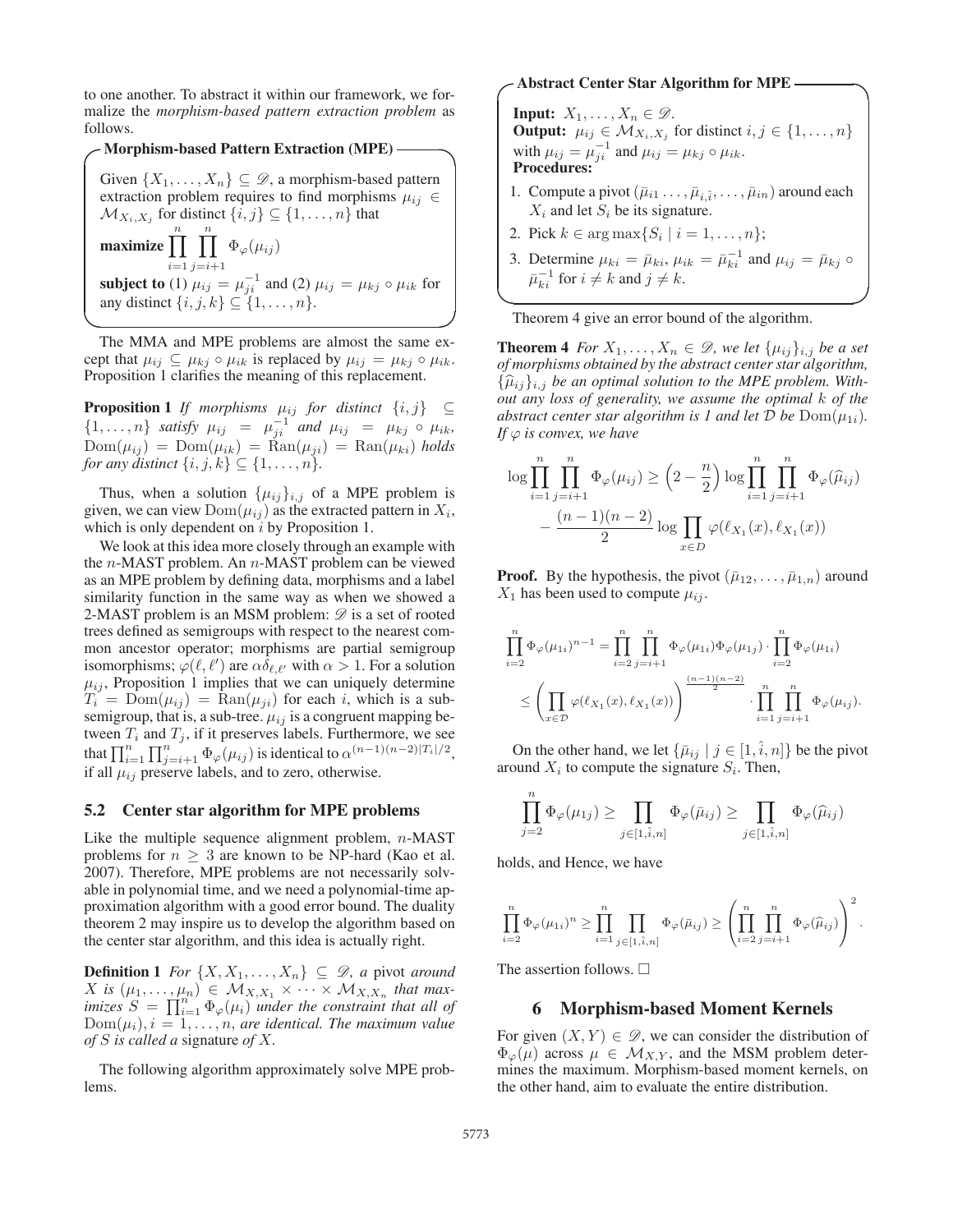### 6.1 Moments in statistics

When a real-valued random variable  $X$  associated with a probability distribution  $P$  is given, the *n*-th moment of  $X$ is defined by  $m_n = \int_{-\infty}^{\infty} x^n P(x) dx$ . It is known that these moments describe the distribution. In fact, we have that  $m_1$  is the mean and  $m_2 - m_1^2$  is the variance, but<br>the power of moments is much more. Under some reasonthe power of moments is much more. Under some reasonable mathematical assumption, a Fourier transform  $\hat{P}(t)$  =  $\int_{-\infty}^{\infty} e^{itx} P(x) dx$  of  $P(x)$  is Taylor-expanded as

$$
\widehat{P}(t) = \sum_{n=0}^{\infty} \frac{t^n}{n!} \int_{-\infty}^{\infty} x^n P(x),
$$

and the coefficients of degree n is identical to  $m_n$ . In other words, the series of moments uniquely determines the distribution  $P(x)$ . Based on this understanding, we introduce morphism-based moment kernels as follows

**Morphism-based Moment Kernel (MMK)**  
\nFor 
$$
X, Y \in \mathcal{D}
$$
, we define an *n*-th moment kernel as\n
$$
K_n(X, Y) = \sum_{\mu \in \mathcal{M}_{X,Y}} \Phi_{\varphi}(\mu)^n.
$$
\n
$$
K_0(X, Y) \text{ is } |\mathcal{M}_{X,Y}|, \text{ while } \frac{K_1(X, Y)}{K_0(X, Y)} \text{ and } \frac{K_2(X, Y)}{K_0(X, Y)} -
$$

 $K_0(X, Y)$  is  $|\mathcal{M}_{X, Y}|$ , while  $\frac{K_1(X, Y)}{K_0(X, Y)}$  and  $\frac{K_2(X, Y)}{K_0(X, Y)}$  –<br> $\left(\frac{K_1(X, Y)}{K_0(X, Y)}\right)^2$  yield the mean and the variance of the distri- $K_0(X,Y)$  $\int^2$  yield the mean and the variance of the distribution of  $\Phi_{\varphi}(\mu)$ . For the unique determination, we have

**Theorem 5** *For*  $X, Y \in \mathcal{D}$ , if  $|\Phi_{\varphi}(\mu)| \mu \in \mathcal{M}_{X,Y} \}| = n$ *holds,*  $K_0(X, Y), \ldots, K_{n-1}(X, Y)$  *uniquely determines the distribution of*  $\Phi_{\varphi}(\mu)$ *.* 

**Proof.** We denote the distinct values of  $\Phi_{\varphi}(\mu)$  by  ${x_1,...,x_n}$  and let  $N_i$  be the cardinal number of  $N_i =$  $|\{\mu \in \mathcal{M}_{X,Y} \mid \Phi_{\varphi}(\mu) = x_i\}|$ . Then, we have

$$
\begin{pmatrix} K_0(X,Y) \\ K_1(X,Y) \\ \vdots \\ K_{n-1}(X,Y) \end{pmatrix} = \begin{bmatrix} 1 & \dots & 1 \\ x_1 & \dots & x_n \\ \vdots & \ddots & \vdots \\ x_1^{n-1} & \dots & x_n^{n-1} \end{bmatrix} \begin{pmatrix} N_1 \\ N_2 \\ \vdots \\ N_n \end{pmatrix}
$$

$$
= M \begin{pmatrix} N_1 \\ N_3 \\ \vdots \\ N_n \end{pmatrix}.
$$

det  $M = \prod_{i > j} (x_i - x_j) \neq 0$  implies the assertion.  $\square$ 

Use of kernels to analyze structured data has been intensively studied. The first important contribution in the literature was the *convolution kernel* by (Haussler 1999): For two finite sets  $S$  and  $T$ , the convolution kernel is defined by  $K_C(S, T) = \sum_{(x,y)\in S\times T} k(x,y)$  and is positive definite, if  $k(x, y)$  is positive definite. The convolution kernel is generalized into *mapping kernel* (Shin and Kuboyama 2008), which is in the form of  $K_M(S,T) = \sum_{(x,y)\in M} k(x,y)$  for  $M \subset S \times T$  and have shown the necessary and sufficient  $M \subseteq S \times T$ , and have shown the necessary and sufficient condition for  $K_M$  to be positive definite. From Theorem 3 of (Shin and Kuboyama 2010), Theorem 6 is derived.

**Theorem 6** *If morphisms are transitive and*  $\varphi$  *is positive definite,*  $K_n(X, Y)$  *is positive definite.* 

Many kernels known in the literature can be restated as 0-th morphism-based moment kernels. The *all sequences kernel* (Shawe-Taylor and Cristianini 2004) for strings and the *elastic kernel* (Kashima and Koyanagi 2002) for trees are typical examples, but we have many more. To compute morphism-based moment kernels of higher degrees, the theory of partitionable kernels (Shin 2011) can be used.

### 6.2 Relation to MSM problems

Theorem 7 not only indicates the relation with MSM problems but also implies that moment kernels of too high degrees can have only the same information as max  $\Phi_{\varphi}(\mu)$ .

**Theorem 7** *If*  $\Phi_{\varphi}(\mu) > 0$  *for all*  $\mu \in \mathcal{M}_{X,Y}$ *, we have* 

$$
\max\{\Phi_{\varphi}(\mu) \mid \mu \in \mathcal{M}_{X,Y}\} = \lim_{n \to \infty} K_n(X,Y)^{1/n}.
$$
  
**Proof.** Because  $\max_{i=1,\dots,k} a_i = \lim_{n \to \infty} \frac{1}{n} \log \sum_{i=1}^k e^{na_i},$ 

$$
\Phi_{\varphi}^{\mathcal{M}}(X, Y) = \lim_{n \to \infty} \frac{1}{n} \log \sum_{\mu \in \mathcal{M}_{X, Y}} e^{n \log \Phi_{\varphi}(X)Y\mu}
$$

$$
= \lim_{n \to \infty} \log K_n(X, Y)^{1/n}.
$$

holds.  $\square$ 

# 7 Future work

Although the effectiveness of our framework has been already proven through some experiments, we will run experiments in a larger scale with a wider variation of machine learning methods including but not limited to distance, multiple alignment, pattern extraction and kernel. For this purpose, we have a plan to develop utility programs that analyze an input dataset exhaustively and consistently by means of the morphism distance, the morphism-based pattern extraction and the moment kernels and others derived from appropriately parameterized pairs of  $(M, \varphi)$ . For real application of this utility, the user will be able to select the most appropriate method based on the output of the utility and can use it for further analysis.

### Acknowledgments

This work was partially supported by the Grant-in-Aid for Scientific Research (JSPS KAKENHI Grant Number 17H00762) from the Japan Society for the Promotion of Science.

#### References

Berg, C.; Christensen, J. P. R.; and Ressel, R. 1984. *Harmonic Analysis on semigroups. Theory of positive definite and related functions*. Springer.

Collins, M., and Duffy, N. 2001. Convolution kernels for natural language. In *Advances in Neural Information Processing Systems 14 [Neural Information Processing Systems: Natural and Synthetic, NIPS 2001]*, 625–632. MIT Press.